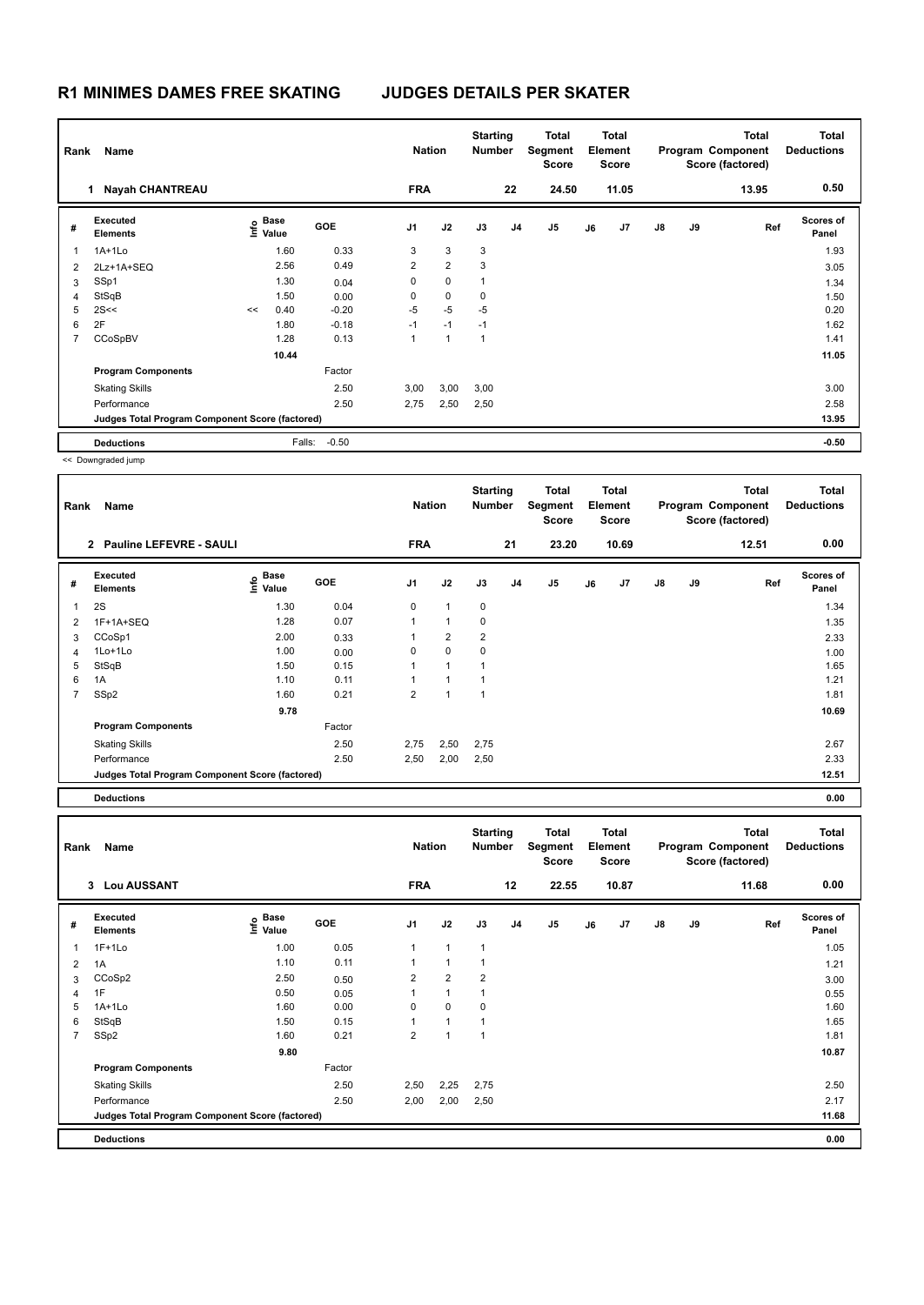| 0.00<br><b>FRA</b><br>5<br>21.25<br>9.77<br>4 Axelle AUSSANT<br>11.48<br>Executed<br><b>Scores of</b><br>e Base<br>⊆ Value<br>GOE<br>J <sub>5</sub><br>J8<br>J9<br>J1<br>J2<br>J3<br>J <sub>4</sub><br>J7<br>Ref<br>J6<br>#<br><b>Elements</b><br>Panel<br>$-0.39$<br>$-3$<br>$-3$<br>0.91<br>2S<br>1.30<br>$-3$<br>$\mathbf{1}$<br>1.70<br>0.11<br>0<br>$\mathbf{1}$<br>$\mathbf{1}$<br>2Lo<br>$\overline{\mathbf{c}}$<br>1.81<br>SSp1<br>$\overline{2}$<br>$\mathbf{1}$<br>1.30<br>$\mathbf{1}$<br>3<br>0.17<br>1.47<br>$1A+1Lo$<br>1.60<br>1<br>$\mathbf 0$<br>$\mathbf{1}$<br>0.07<br>1.67<br>$\overline{4}$<br>0<br>0<br>StSqB<br>1.50<br>0.00<br>$\mathbf 0$<br>1.50<br>5<br>1.10<br>$-0.33$<br>$-3$<br>$-3$<br>$-3$<br>0.77<br>6<br>1A<br>$\overline{7}$<br>CCoSpB<br>1.70<br>$-0.06$<br>0<br>$\mathbf 0$<br>$-1$<br>1.64<br>10.20<br>9.77<br><b>Program Components</b><br>Factor<br>2.50<br>2,50<br>2,00<br>2,00<br>2.17<br><b>Skating Skills</b><br>Performance<br>2.50<br>2,75<br>2,25<br>2,25<br>2.42<br>11.48<br>Judges Total Program Component Score (factored)<br>0.00<br><b>Deductions</b><br><b>Starting</b><br><b>Total</b><br><b>Total</b><br><b>Total</b><br><b>Total</b><br><b>Nation</b><br>Segment<br>Element<br>Program Component<br>Number<br><b>Deductions</b><br>Rank<br>Name<br><b>Score</b><br><b>Score</b><br>Score (factored)<br>0.00<br><b>FRA</b><br>10<br>21.00<br>11.00<br>10.00<br>5 Astrid BOUCHEREAU<br><b>Executed</b><br>Scores of<br>Base<br>lnfo<br>GOE<br>J2<br>J3<br>J <sub>4</sub><br>J5<br>J8<br>J9<br>J1<br>J7<br>Ref<br>#<br>J6<br>Value<br><b>Elements</b><br>Panel<br>1Lz+1Lo<br>$-0.12$<br>$-2$<br>$-2$<br>$-2$<br>0.98<br>Ţ<br>1.10<br>1<br>1.10<br>0.00<br>0<br>$\mathbf 0$<br>0<br>$\overline{2}$<br>1A<br>1.10<br>2.30<br>2<br>$\overline{2}$<br>CSSp2<br>$\mathbf{1}$<br>0.38<br>3<br>2.68<br>1.10<br>$-1$<br>$-1$<br>1Lz+1Lo<br>$-1$<br>$-0.06$<br>$\overline{4}$<br>1.04<br>1A<br>0<br>$\pmb{0}$<br>0<br>5<br>1.10<br>0.00<br>1.10<br>CCoSp2<br>2.50<br>0<br>$\pmb{0}$<br>0<br>6<br>0.00<br>2.50<br>0<br>$\mathbf{1}$<br>$\overline{7}$<br>StSqB<br>1.50<br>0.10<br>$\mathbf{1}$<br>1.60<br>10.70<br>11.00<br><b>Program Components</b><br>Factor | Rank | Name                  |      | <b>Nation</b> |      | <b>Starting</b><br><b>Number</b> | <b>Total</b><br>Segment<br><b>Score</b> | <b>Total</b><br>Element<br><b>Score</b> |  | <b>Total</b><br>Program Component<br>Score (factored) | <b>Total</b><br><b>Deductions</b> |
|------------------------------------------------------------------------------------------------------------------------------------------------------------------------------------------------------------------------------------------------------------------------------------------------------------------------------------------------------------------------------------------------------------------------------------------------------------------------------------------------------------------------------------------------------------------------------------------------------------------------------------------------------------------------------------------------------------------------------------------------------------------------------------------------------------------------------------------------------------------------------------------------------------------------------------------------------------------------------------------------------------------------------------------------------------------------------------------------------------------------------------------------------------------------------------------------------------------------------------------------------------------------------------------------------------------------------------------------------------------------------------------------------------------------------------------------------------------------------------------------------------------------------------------------------------------------------------------------------------------------------------------------------------------------------------------------------------------------------------------------------------------------------------------------------------------------------------------------------------------------------------------------------------------------------------------------------------------------------------------------------------------------------------------------------------------------------------------------------------------------------------------------------------------------------------------------------------|------|-----------------------|------|---------------|------|----------------------------------|-----------------------------------------|-----------------------------------------|--|-------------------------------------------------------|-----------------------------------|
|                                                                                                                                                                                                                                                                                                                                                                                                                                                                                                                                                                                                                                                                                                                                                                                                                                                                                                                                                                                                                                                                                                                                                                                                                                                                                                                                                                                                                                                                                                                                                                                                                                                                                                                                                                                                                                                                                                                                                                                                                                                                                                                                                                                                            |      |                       |      |               |      |                                  |                                         |                                         |  |                                                       |                                   |
|                                                                                                                                                                                                                                                                                                                                                                                                                                                                                                                                                                                                                                                                                                                                                                                                                                                                                                                                                                                                                                                                                                                                                                                                                                                                                                                                                                                                                                                                                                                                                                                                                                                                                                                                                                                                                                                                                                                                                                                                                                                                                                                                                                                                            |      |                       |      |               |      |                                  |                                         |                                         |  |                                                       |                                   |
|                                                                                                                                                                                                                                                                                                                                                                                                                                                                                                                                                                                                                                                                                                                                                                                                                                                                                                                                                                                                                                                                                                                                                                                                                                                                                                                                                                                                                                                                                                                                                                                                                                                                                                                                                                                                                                                                                                                                                                                                                                                                                                                                                                                                            |      |                       |      |               |      |                                  |                                         |                                         |  |                                                       |                                   |
|                                                                                                                                                                                                                                                                                                                                                                                                                                                                                                                                                                                                                                                                                                                                                                                                                                                                                                                                                                                                                                                                                                                                                                                                                                                                                                                                                                                                                                                                                                                                                                                                                                                                                                                                                                                                                                                                                                                                                                                                                                                                                                                                                                                                            |      |                       |      |               |      |                                  |                                         |                                         |  |                                                       |                                   |
|                                                                                                                                                                                                                                                                                                                                                                                                                                                                                                                                                                                                                                                                                                                                                                                                                                                                                                                                                                                                                                                                                                                                                                                                                                                                                                                                                                                                                                                                                                                                                                                                                                                                                                                                                                                                                                                                                                                                                                                                                                                                                                                                                                                                            |      |                       |      |               |      |                                  |                                         |                                         |  |                                                       |                                   |
|                                                                                                                                                                                                                                                                                                                                                                                                                                                                                                                                                                                                                                                                                                                                                                                                                                                                                                                                                                                                                                                                                                                                                                                                                                                                                                                                                                                                                                                                                                                                                                                                                                                                                                                                                                                                                                                                                                                                                                                                                                                                                                                                                                                                            |      |                       |      |               |      |                                  |                                         |                                         |  |                                                       |                                   |
|                                                                                                                                                                                                                                                                                                                                                                                                                                                                                                                                                                                                                                                                                                                                                                                                                                                                                                                                                                                                                                                                                                                                                                                                                                                                                                                                                                                                                                                                                                                                                                                                                                                                                                                                                                                                                                                                                                                                                                                                                                                                                                                                                                                                            |      |                       |      |               |      |                                  |                                         |                                         |  |                                                       |                                   |
|                                                                                                                                                                                                                                                                                                                                                                                                                                                                                                                                                                                                                                                                                                                                                                                                                                                                                                                                                                                                                                                                                                                                                                                                                                                                                                                                                                                                                                                                                                                                                                                                                                                                                                                                                                                                                                                                                                                                                                                                                                                                                                                                                                                                            |      |                       |      |               |      |                                  |                                         |                                         |  |                                                       |                                   |
|                                                                                                                                                                                                                                                                                                                                                                                                                                                                                                                                                                                                                                                                                                                                                                                                                                                                                                                                                                                                                                                                                                                                                                                                                                                                                                                                                                                                                                                                                                                                                                                                                                                                                                                                                                                                                                                                                                                                                                                                                                                                                                                                                                                                            |      |                       |      |               |      |                                  |                                         |                                         |  |                                                       |                                   |
|                                                                                                                                                                                                                                                                                                                                                                                                                                                                                                                                                                                                                                                                                                                                                                                                                                                                                                                                                                                                                                                                                                                                                                                                                                                                                                                                                                                                                                                                                                                                                                                                                                                                                                                                                                                                                                                                                                                                                                                                                                                                                                                                                                                                            |      |                       |      |               |      |                                  |                                         |                                         |  |                                                       |                                   |
|                                                                                                                                                                                                                                                                                                                                                                                                                                                                                                                                                                                                                                                                                                                                                                                                                                                                                                                                                                                                                                                                                                                                                                                                                                                                                                                                                                                                                                                                                                                                                                                                                                                                                                                                                                                                                                                                                                                                                                                                                                                                                                                                                                                                            |      |                       |      |               |      |                                  |                                         |                                         |  |                                                       |                                   |
|                                                                                                                                                                                                                                                                                                                                                                                                                                                                                                                                                                                                                                                                                                                                                                                                                                                                                                                                                                                                                                                                                                                                                                                                                                                                                                                                                                                                                                                                                                                                                                                                                                                                                                                                                                                                                                                                                                                                                                                                                                                                                                                                                                                                            |      |                       |      |               |      |                                  |                                         |                                         |  |                                                       |                                   |
|                                                                                                                                                                                                                                                                                                                                                                                                                                                                                                                                                                                                                                                                                                                                                                                                                                                                                                                                                                                                                                                                                                                                                                                                                                                                                                                                                                                                                                                                                                                                                                                                                                                                                                                                                                                                                                                                                                                                                                                                                                                                                                                                                                                                            |      |                       |      |               |      |                                  |                                         |                                         |  |                                                       |                                   |
|                                                                                                                                                                                                                                                                                                                                                                                                                                                                                                                                                                                                                                                                                                                                                                                                                                                                                                                                                                                                                                                                                                                                                                                                                                                                                                                                                                                                                                                                                                                                                                                                                                                                                                                                                                                                                                                                                                                                                                                                                                                                                                                                                                                                            |      |                       |      |               |      |                                  |                                         |                                         |  |                                                       |                                   |
|                                                                                                                                                                                                                                                                                                                                                                                                                                                                                                                                                                                                                                                                                                                                                                                                                                                                                                                                                                                                                                                                                                                                                                                                                                                                                                                                                                                                                                                                                                                                                                                                                                                                                                                                                                                                                                                                                                                                                                                                                                                                                                                                                                                                            |      |                       |      |               |      |                                  |                                         |                                         |  |                                                       |                                   |
|                                                                                                                                                                                                                                                                                                                                                                                                                                                                                                                                                                                                                                                                                                                                                                                                                                                                                                                                                                                                                                                                                                                                                                                                                                                                                                                                                                                                                                                                                                                                                                                                                                                                                                                                                                                                                                                                                                                                                                                                                                                                                                                                                                                                            |      |                       |      |               |      |                                  |                                         |                                         |  |                                                       |                                   |
|                                                                                                                                                                                                                                                                                                                                                                                                                                                                                                                                                                                                                                                                                                                                                                                                                                                                                                                                                                                                                                                                                                                                                                                                                                                                                                                                                                                                                                                                                                                                                                                                                                                                                                                                                                                                                                                                                                                                                                                                                                                                                                                                                                                                            |      |                       |      |               |      |                                  |                                         |                                         |  |                                                       |                                   |
|                                                                                                                                                                                                                                                                                                                                                                                                                                                                                                                                                                                                                                                                                                                                                                                                                                                                                                                                                                                                                                                                                                                                                                                                                                                                                                                                                                                                                                                                                                                                                                                                                                                                                                                                                                                                                                                                                                                                                                                                                                                                                                                                                                                                            |      |                       |      |               |      |                                  |                                         |                                         |  |                                                       |                                   |
|                                                                                                                                                                                                                                                                                                                                                                                                                                                                                                                                                                                                                                                                                                                                                                                                                                                                                                                                                                                                                                                                                                                                                                                                                                                                                                                                                                                                                                                                                                                                                                                                                                                                                                                                                                                                                                                                                                                                                                                                                                                                                                                                                                                                            |      |                       |      |               |      |                                  |                                         |                                         |  |                                                       |                                   |
|                                                                                                                                                                                                                                                                                                                                                                                                                                                                                                                                                                                                                                                                                                                                                                                                                                                                                                                                                                                                                                                                                                                                                                                                                                                                                                                                                                                                                                                                                                                                                                                                                                                                                                                                                                                                                                                                                                                                                                                                                                                                                                                                                                                                            |      |                       |      |               |      |                                  |                                         |                                         |  |                                                       |                                   |
|                                                                                                                                                                                                                                                                                                                                                                                                                                                                                                                                                                                                                                                                                                                                                                                                                                                                                                                                                                                                                                                                                                                                                                                                                                                                                                                                                                                                                                                                                                                                                                                                                                                                                                                                                                                                                                                                                                                                                                                                                                                                                                                                                                                                            |      |                       |      |               |      |                                  |                                         |                                         |  |                                                       |                                   |
|                                                                                                                                                                                                                                                                                                                                                                                                                                                                                                                                                                                                                                                                                                                                                                                                                                                                                                                                                                                                                                                                                                                                                                                                                                                                                                                                                                                                                                                                                                                                                                                                                                                                                                                                                                                                                                                                                                                                                                                                                                                                                                                                                                                                            |      |                       |      |               |      |                                  |                                         |                                         |  |                                                       |                                   |
|                                                                                                                                                                                                                                                                                                                                                                                                                                                                                                                                                                                                                                                                                                                                                                                                                                                                                                                                                                                                                                                                                                                                                                                                                                                                                                                                                                                                                                                                                                                                                                                                                                                                                                                                                                                                                                                                                                                                                                                                                                                                                                                                                                                                            |      |                       |      |               |      |                                  |                                         |                                         |  |                                                       |                                   |
|                                                                                                                                                                                                                                                                                                                                                                                                                                                                                                                                                                                                                                                                                                                                                                                                                                                                                                                                                                                                                                                                                                                                                                                                                                                                                                                                                                                                                                                                                                                                                                                                                                                                                                                                                                                                                                                                                                                                                                                                                                                                                                                                                                                                            |      |                       |      |               |      |                                  |                                         |                                         |  |                                                       |                                   |
|                                                                                                                                                                                                                                                                                                                                                                                                                                                                                                                                                                                                                                                                                                                                                                                                                                                                                                                                                                                                                                                                                                                                                                                                                                                                                                                                                                                                                                                                                                                                                                                                                                                                                                                                                                                                                                                                                                                                                                                                                                                                                                                                                                                                            |      |                       |      |               |      |                                  |                                         |                                         |  |                                                       |                                   |
|                                                                                                                                                                                                                                                                                                                                                                                                                                                                                                                                                                                                                                                                                                                                                                                                                                                                                                                                                                                                                                                                                                                                                                                                                                                                                                                                                                                                                                                                                                                                                                                                                                                                                                                                                                                                                                                                                                                                                                                                                                                                                                                                                                                                            |      |                       |      |               |      |                                  |                                         |                                         |  |                                                       |                                   |
|                                                                                                                                                                                                                                                                                                                                                                                                                                                                                                                                                                                                                                                                                                                                                                                                                                                                                                                                                                                                                                                                                                                                                                                                                                                                                                                                                                                                                                                                                                                                                                                                                                                                                                                                                                                                                                                                                                                                                                                                                                                                                                                                                                                                            |      |                       |      |               |      |                                  |                                         |                                         |  |                                                       |                                   |
|                                                                                                                                                                                                                                                                                                                                                                                                                                                                                                                                                                                                                                                                                                                                                                                                                                                                                                                                                                                                                                                                                                                                                                                                                                                                                                                                                                                                                                                                                                                                                                                                                                                                                                                                                                                                                                                                                                                                                                                                                                                                                                                                                                                                            |      |                       |      |               |      |                                  |                                         |                                         |  |                                                       |                                   |
|                                                                                                                                                                                                                                                                                                                                                                                                                                                                                                                                                                                                                                                                                                                                                                                                                                                                                                                                                                                                                                                                                                                                                                                                                                                                                                                                                                                                                                                                                                                                                                                                                                                                                                                                                                                                                                                                                                                                                                                                                                                                                                                                                                                                            |      |                       |      |               |      |                                  |                                         |                                         |  |                                                       |                                   |
| 2.50<br>2,25<br>2.08<br>Performance<br>2,25<br>1,75                                                                                                                                                                                                                                                                                                                                                                                                                                                                                                                                                                                                                                                                                                                                                                                                                                                                                                                                                                                                                                                                                                                                                                                                                                                                                                                                                                                                                                                                                                                                                                                                                                                                                                                                                                                                                                                                                                                                                                                                                                                                                                                                                        |      |                       |      |               |      |                                  |                                         |                                         |  |                                                       |                                   |
| 10.00<br>Judges Total Program Component Score (factored)                                                                                                                                                                                                                                                                                                                                                                                                                                                                                                                                                                                                                                                                                                                                                                                                                                                                                                                                                                                                                                                                                                                                                                                                                                                                                                                                                                                                                                                                                                                                                                                                                                                                                                                                                                                                                                                                                                                                                                                                                                                                                                                                                   |      | <b>Skating Skills</b> | 2.50 | 2,00          | 1,75 | 2,00                             |                                         |                                         |  |                                                       | 1.92                              |

**Deductions 0.00** ! Not clear edge

**Starting Total Total Total Total Rank Name Nation Number Program Component Deductions Element Segment Score Score Score (factored) 6 Laora LEGENTILHOMME FRA 3 20.90 10.37 11.03 0.50 Executed Scores of Base**  1F+1Lo 1.00 **Info # GOE J1 J2 J3 J4 J5 J6 J7 J8 J9 Ref Elements Panel Value**  1 1.00 0.00 0 0 0 2 CCoSp2 2.50 0.25 0 1 2 2.75  $3 \quad 1$ Lz 0.60  $-0.16$   $-3$   $-3$   $-2$  0.44 4 1A 1.10 0.00 0 0 0 1.10 1.10 5 StSqB 1.50 0.05 1 0 0 1.55 6 1A+1Lo 1.60 -0.04 0 0 -1 1.56 7 SSp2 1.60 0.37 2 3 2 1.97  **9.90 10.37 Program Components**  Factor Skating Skills 2,50 2,00 2,50 2.50 2.33 Performance 2.50 2,25 1,75 2,25 2.08 **Judges Total Program Component Score (factored) 11.03Deductions** Falls: -0.50 **-0.50**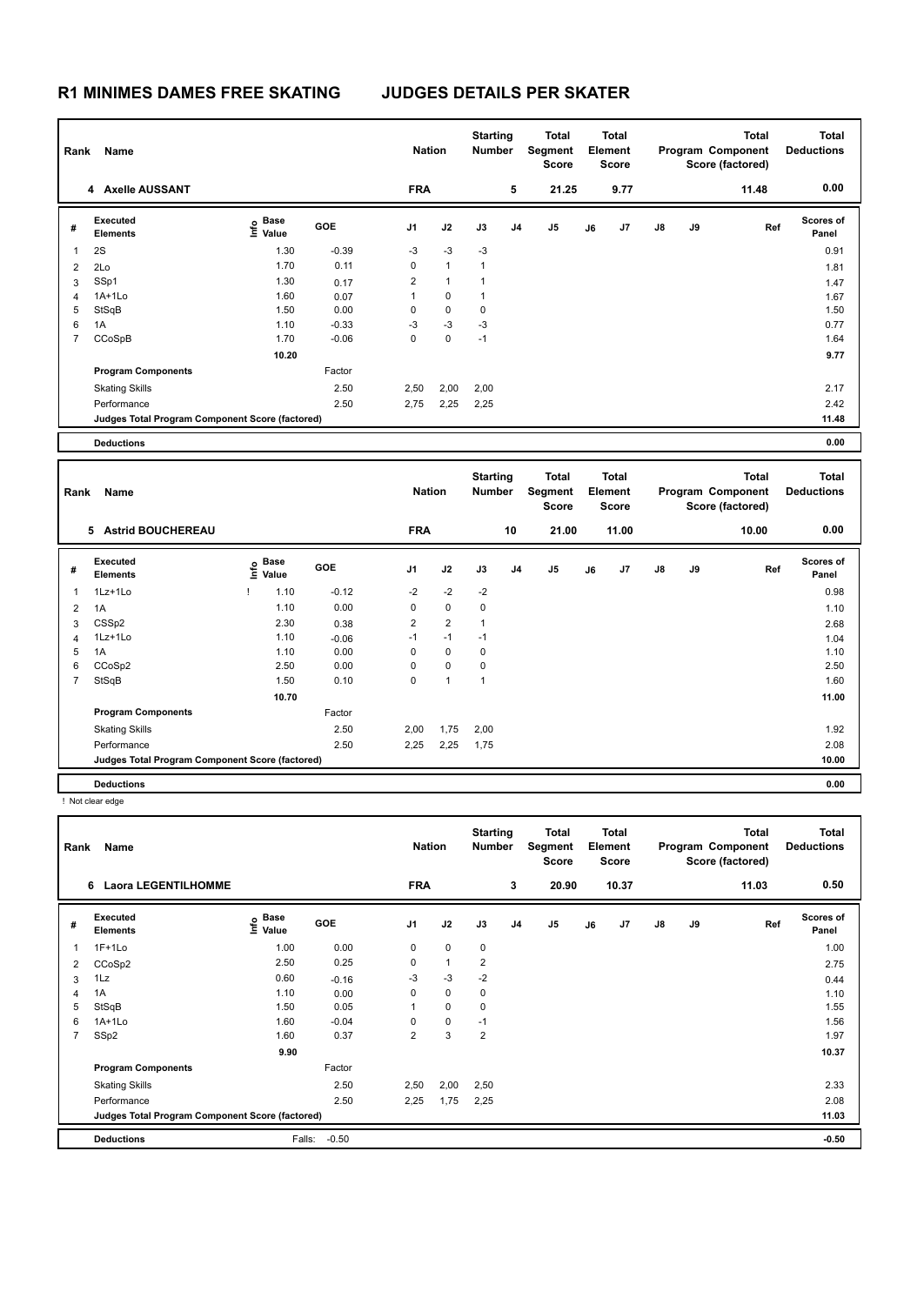| Rank                     | Name                                            |         |                                      |            | <b>Nation</b>  |                | <b>Starting</b><br><b>Number</b> |                | <b>Total</b><br>Segment<br><b>Score</b> |    | <b>Total</b><br>Element<br><b>Score</b> |               |    | <b>Total</b><br>Program Component<br>Score (factored) | <b>Total</b><br><b>Deductions</b> |
|--------------------------|-------------------------------------------------|---------|--------------------------------------|------------|----------------|----------------|----------------------------------|----------------|-----------------------------------------|----|-----------------------------------------|---------------|----|-------------------------------------------------------|-----------------------------------|
|                          | 7 Lindsay FRIOB LE HERAN                        |         |                                      |            | <b>FRA</b>     |                |                                  | 1              | 20.87                                   |    | 8.64                                    |               |    | 12.73                                                 | 0.50                              |
| #                        | Executed<br><b>Elements</b>                     |         | Base<br>은 <sup>Base</sup><br>⊆ Value | <b>GOE</b> | J <sub>1</sub> | J2             | J3                               | J <sub>4</sub> | J5                                      | J6 | J7                                      | $\mathsf{J}8$ | J9 | Ref                                                   | <b>Scores of</b><br>Panel         |
| $\overline{\phantom{a}}$ | 1A+1Lo                                          |         | 1.60                                 | 0.11       | 1              | $\mathbf{1}$   | $\mathbf{1}$                     |                |                                         |    |                                         |               |    |                                                       | 1.71                              |
| 2                        | CCoSpB                                          |         | 1.70                                 | 0.00       | 0              | $\mathbf 0$    | 0                                |                |                                         |    |                                         |               |    |                                                       | 1.70                              |
| 3                        | 2S<                                             | $\prec$ | 0.98                                 | $-0.46$    | $-4$           | $-5$           | $-5$                             |                |                                         |    |                                         |               |    |                                                       | 0.52                              |
| 4                        | $1Lz<+1L0$                                      | $\prec$ | 0.95                                 | $-0.10$    | $-2$           | $-2$           | $-2$                             |                |                                         |    |                                         |               |    |                                                       | 0.85                              |
| 5                        | StSqB                                           |         | 1.50                                 | 0.25       | 1              | $\overline{2}$ | $\overline{2}$                   |                |                                         |    |                                         |               |    |                                                       | 1.75                              |
| 6                        | 1A                                              |         | 1.10                                 | 0.26       | $\overline{2}$ | $\overline{2}$ | 3                                |                |                                         |    |                                         |               |    |                                                       | 1.36                              |
| $\overline{7}$           | <b>CUSpB</b>                                    |         | 1.50                                 | $-0.75$    | $-5$           | $-5$           | $-5$                             |                |                                         |    |                                         |               |    |                                                       | 0.75                              |
|                          |                                                 |         | 9.33                                 |            |                |                |                                  |                |                                         |    |                                         |               |    |                                                       | 8.64                              |
|                          | <b>Program Components</b>                       |         |                                      | Factor     |                |                |                                  |                |                                         |    |                                         |               |    |                                                       |                                   |
|                          | <b>Skating Skills</b>                           |         |                                      | 2.50       | 2,50           | 2,25           | 2,50                             |                |                                         |    |                                         |               |    |                                                       | 2.42                              |
|                          | Performance                                     |         |                                      | 2.50       | 2,75           | 2,50           | 2,75                             |                |                                         |    |                                         |               |    |                                                       | 2.67                              |
|                          | Judges Total Program Component Score (factored) |         |                                      |            |                |                |                                  |                |                                         |    |                                         |               |    |                                                       | 12.73                             |
|                          | <b>Deductions</b>                               |         | Falls:                               | $-0.50$    |                |                |                                  |                |                                         |    |                                         |               |    |                                                       | $-0.50$                           |

< Under-rotated jump

| Rank           | Name                                            |         |                   |         | <b>Nation</b>  |                | <b>Starting</b><br><b>Number</b> |                | Total<br>Segment<br><b>Score</b> |    | <b>Total</b><br>Element<br><b>Score</b> |               |    | <b>Total</b><br>Program Component<br>Score (factored) | <b>Total</b><br><b>Deductions</b> |
|----------------|-------------------------------------------------|---------|-------------------|---------|----------------|----------------|----------------------------------|----------------|----------------------------------|----|-----------------------------------------|---------------|----|-------------------------------------------------------|-----------------------------------|
|                | <b>Thais FOREST MORIN</b><br>8                  |         |                   |         | <b>FRA</b>     |                |                                  | 11             | 20.59                            |    | 10.16                                   |               |    | 10.43                                                 | 0.00                              |
| #              | Executed<br><b>Elements</b>                     |         | e Base<br>⊆ Value | GOE     | J <sub>1</sub> | J2             | J3                               | J <sub>4</sub> | J <sub>5</sub>                   | J6 | J7                                      | $\mathsf{J}8$ | J9 | Ref                                                   | Scores of<br>Panel                |
|                | CCoSp2                                          |         | 2.50              | $-0.50$ | $-2$           | $-3$           | $-1$                             |                |                                  |    |                                         |               |    |                                                       | 2.00                              |
| 2              | $1A+1Lo$                                        |         | 1.60              | $-0.26$ | $-3$           | $-2$           | $-2$                             |                |                                  |    |                                         |               |    |                                                       | 1.34                              |
| 3              | $1F+1Lo$                                        |         | 1.00              | 0.00    | 0              | 0              | 0                                |                |                                  |    |                                         |               |    |                                                       | 1.00                              |
| 4              | 2S                                              |         | 1.30              | $-0.39$ | $-4$           | -4             | $-1$                             |                |                                  |    |                                         |               |    |                                                       | 0.91                              |
| 5              | CSSp2                                           |         | 2.30              | 0.46    | $\overline{2}$ | $\overline{2}$ | $\overline{2}$                   |                |                                  |    |                                         |               |    |                                                       | 2.76                              |
| 6              | 1A<                                             | $\prec$ | 0.83              | $-0.33$ | $-4$           | $-5$           | $-3$                             |                |                                  |    |                                         |               |    |                                                       | 0.50                              |
| $\overline{7}$ | StSqB                                           |         | 1.50              | 0.15    | 1              | $\overline{1}$ | $\overline{1}$                   |                |                                  |    |                                         |               |    |                                                       | 1.65                              |
|                |                                                 |         | 11.03             |         |                |                |                                  |                |                                  |    |                                         |               |    |                                                       | 10.16                             |
|                | <b>Program Components</b>                       |         |                   | Factor  |                |                |                                  |                |                                  |    |                                         |               |    |                                                       |                                   |
|                | <b>Skating Skills</b>                           |         |                   | 2.50    | 2,25           | 2,00           | 2,50                             |                |                                  |    |                                         |               |    |                                                       | 2.25                              |
|                | Performance                                     |         |                   | 2.50    | 1,75           | 2,00           | 2,00                             |                |                                  |    |                                         |               |    |                                                       | 1.92                              |
|                | Judges Total Program Component Score (factored) |         |                   |         |                |                |                                  |                |                                  |    |                                         |               |    |                                                       | 10.43                             |
|                | <b>Deductions</b>                               |         |                   |         |                |                |                                  |                |                                  |    |                                         |               |    |                                                       | 0.00                              |

< Under-rotated jump

| Rank           | Name                                            |         |                           |         | <b>Nation</b>  |                | <b>Starting</b><br><b>Number</b> |                | Total<br>Segment<br><b>Score</b> |    | <b>Total</b><br>Element<br><b>Score</b> |               |    | Total<br>Program Component<br>Score (factored) | <b>Total</b><br><b>Deductions</b> |
|----------------|-------------------------------------------------|---------|---------------------------|---------|----------------|----------------|----------------------------------|----------------|----------------------------------|----|-----------------------------------------|---------------|----|------------------------------------------------|-----------------------------------|
|                | <b>Alexandra GARNIER</b><br>9                   |         |                           |         | <b>FRA</b>     |                |                                  | $\overline{7}$ | 18.77                            |    | 9.47                                    |               |    | 9.80                                           | 0.50                              |
| #              | Executed<br><b>Elements</b>                     |         | Base<br>o Base<br>⊆ Value | GOE     | J <sub>1</sub> | J2             | J3                               | J <sub>4</sub> | J5                               | J6 | J7                                      | $\mathsf{J}8$ | J9 | Ref                                            | <b>Scores of</b><br>Panel         |
| -1             | 2S                                              |         | 1.30                      | $-0.39$ | $-3$           | $-3$           | $-3$                             |                |                                  |    |                                         |               |    |                                                | 0.91                              |
| 2              | $1A+1Lo$                                        |         | 1.60                      | 0.07    | $\mathbf{1}$   | $\mathbf{1}$   | 0                                |                |                                  |    |                                         |               |    |                                                | 1.67                              |
| 3              | CCoSp2                                          |         | 2.50                      | 0.50    | $\overline{2}$ | $\overline{2}$ | 2                                |                |                                  |    |                                         |               |    |                                                | 3.00                              |
| 4              | 1A<                                             | $\prec$ | 0.83                      | $-0.42$ | $-5$           | $-5$           | $-5$                             |                |                                  |    |                                         |               |    |                                                | 0.41                              |
| 5              | <b>CUSpB</b>                                    |         | 1.50                      | 0.10    | $\mathbf{1}$   | $\overline{2}$ | $-1$                             |                |                                  |    |                                         |               |    |                                                | 1.60                              |
| 6              | StSqB                                           |         | 1.50                      | 0.00    | $\Omega$       | $\mathbf 0$    | 0                                |                |                                  |    |                                         |               |    |                                                | 1.50                              |
| $\overline{7}$ | 1Lz<                                            |         | 0.45                      | $-0.07$ | 1              | $-4$           | $-2$                             |                |                                  |    |                                         |               |    |                                                | 0.38                              |
|                |                                                 |         | 9.68                      |         |                |                |                                  |                |                                  |    |                                         |               |    |                                                | 9.47                              |
|                | <b>Program Components</b>                       |         |                           | Factor  |                |                |                                  |                |                                  |    |                                         |               |    |                                                |                                   |
|                | <b>Skating Skills</b>                           |         |                           | 2.50    | 2,00           | 1,75           | 2,00                             |                |                                  |    |                                         |               |    |                                                | 1.92                              |
|                | Performance                                     |         |                           | 2.50    | 2,00           | 2,25           | 1,75                             |                |                                  |    |                                         |               |    |                                                | 2.00                              |
|                | Judges Total Program Component Score (factored) |         |                           |         |                |                |                                  |                |                                  |    |                                         |               |    |                                                | 9.80                              |
|                | <b>Deductions</b>                               |         | Falls:                    | $-0.50$ |                |                |                                  |                |                                  |    |                                         |               |    |                                                | $-0.50$                           |

< Under-rotated jump ! Not clear edge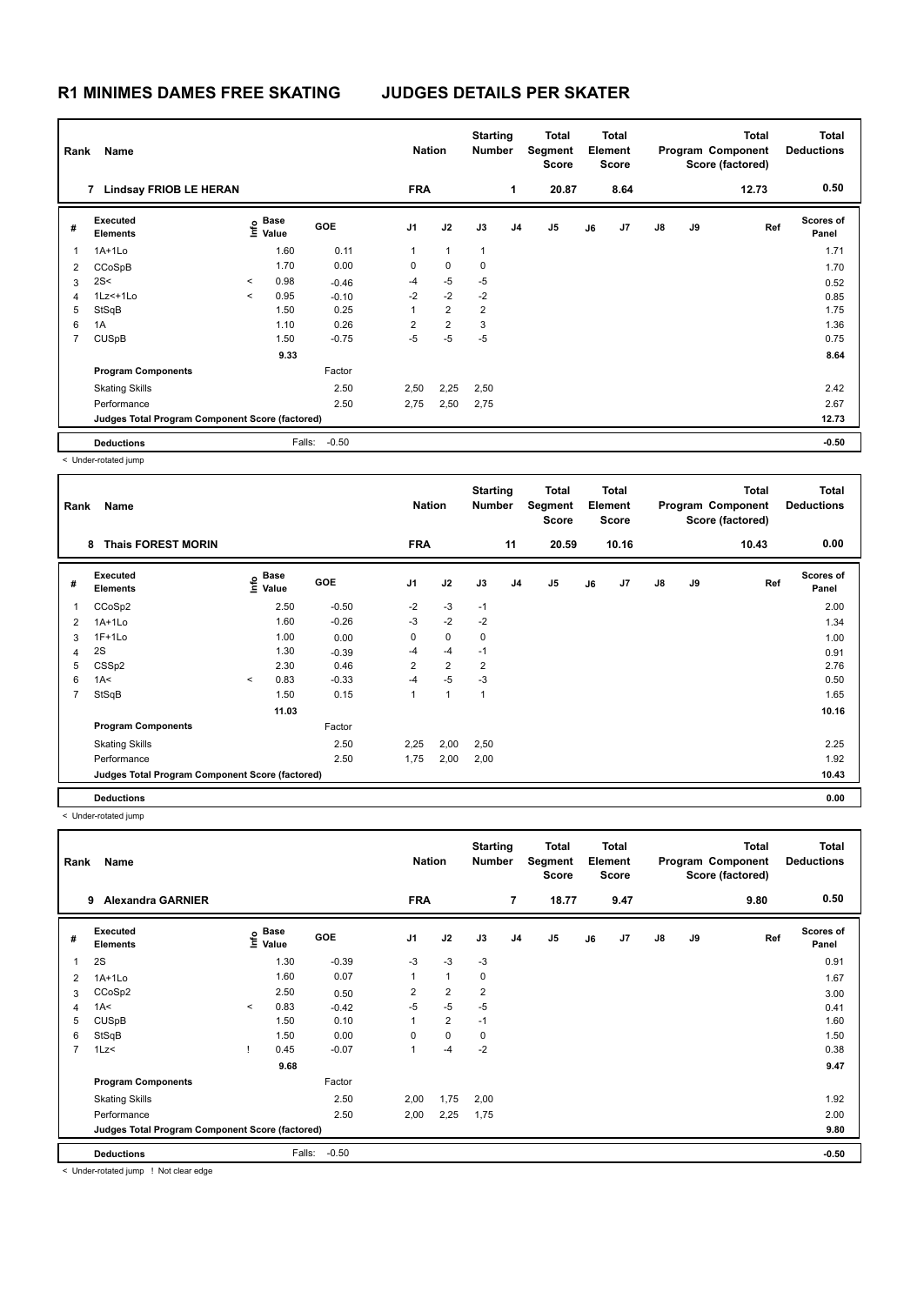| Rank           | Name<br><b>Maelis MERRIEN</b><br>10             |    |                   |            | <b>Nation</b>  |              | <b>Starting</b><br><b>Number</b> |                | Total<br>Segment<br><b>Score</b> |    | <b>Total</b><br>Element<br><b>Score</b> |               |    | <b>Total</b><br>Program Component<br>Score (factored) | <b>Total</b><br><b>Deductions</b> |
|----------------|-------------------------------------------------|----|-------------------|------------|----------------|--------------|----------------------------------|----------------|----------------------------------|----|-----------------------------------------|---------------|----|-------------------------------------------------------|-----------------------------------|
|                |                                                 |    |                   |            | <b>FRA</b>     |              |                                  | 20             | 18.74                            |    | 8.31                                    |               |    | 10.43                                                 | 0.00                              |
| #              | Executed<br><b>Elements</b>                     |    | e Base<br>⊆ Value | <b>GOE</b> | J <sub>1</sub> | J2           | J3                               | J <sub>4</sub> | J <sub>5</sub>                   | J6 | J7                                      | $\mathsf{J}8$ | J9 | Ref                                                   | <b>Scores of</b><br>Panel         |
|                | 2T<<                                            | << | 0.40              | $-0.16$    | $-4$           | $-4$         | $-4$                             |                |                                  |    |                                         |               |    |                                                       | 0.24                              |
| 2              | CCoSp2                                          |    | 2.50              | $-0.08$    | $-1$           | $-1$         | 1                                |                |                                  |    |                                         |               |    |                                                       | 2.42                              |
| 3              | StSqB                                           |    | 1.50              | 0.15       | 1              | $\mathbf{1}$ | $\overline{1}$                   |                |                                  |    |                                         |               |    |                                                       | 1.65                              |
| 4              | 1A<<                                            | << | 0.00              | 0.00       |                |              |                                  |                |                                  |    |                                         |               |    |                                                       | 0.00                              |
| 5              | 1Lz+1Lo                                         |    | 1.10              | 0.04       | 0              | $\mathbf{1}$ | 1                                |                |                                  |    |                                         |               |    |                                                       | 1.14                              |
| 6              | 1Lz+1Lo                                         |    | 1.10              | 0.00       | 0              | $\mathbf 0$  | 0                                |                |                                  |    |                                         |               |    |                                                       | 1.10                              |
| $\overline{7}$ | CUSp1                                           |    | 1.70              | 0.06       | 0              | 1            | 0                                |                |                                  |    |                                         |               |    |                                                       | 1.76                              |
|                |                                                 |    | 8.30              |            |                |              |                                  |                |                                  |    |                                         |               |    |                                                       | 8.31                              |
|                | <b>Program Components</b>                       |    |                   | Factor     |                |              |                                  |                |                                  |    |                                         |               |    |                                                       |                                   |
|                | <b>Skating Skills</b>                           |    |                   | 2.50       | 2,25           | 1,75         | 2,50                             |                |                                  |    |                                         |               |    |                                                       | 2.17                              |
|                | Performance                                     |    |                   | 2.50       | 2,00           | 1,75         | 2,25                             |                |                                  |    |                                         |               |    |                                                       | 2.00                              |
|                | Judges Total Program Component Score (factored) |    |                   |            |                |              |                                  |                |                                  |    |                                         |               |    |                                                       | 10.43                             |
|                | <b>Deductions</b>                               |    |                   |            |                |              |                                  |                |                                  |    |                                         |               |    |                                                       | 0.00                              |

| Rank           | Name                                            |    |                                  |            | <b>Nation</b>  |              | <b>Starting</b><br><b>Number</b> |                | Total<br>Segment<br><b>Score</b> |    | Total<br>Element<br><b>Score</b> |               |    | <b>Total</b><br>Program Component<br>Score (factored) | <b>Total</b><br><b>Deductions</b> |
|----------------|-------------------------------------------------|----|----------------------------------|------------|----------------|--------------|----------------------------------|----------------|----------------------------------|----|----------------------------------|---------------|----|-------------------------------------------------------|-----------------------------------|
|                | Eugenie LOCHU<br>11                             |    |                                  |            | <b>FRA</b>     |              |                                  | 16             | 17.98                            |    | 7.15                             |               |    | 10.83                                                 | 0.00                              |
| #              | Executed<br><b>Elements</b>                     |    | <b>Base</b><br>e Base<br>⊑ Value | <b>GOE</b> | J <sub>1</sub> | J2           | J3                               | J <sub>4</sub> | J5                               | J6 | J7                               | $\mathsf{J}8$ | J9 | Ref                                                   | <b>Scores of</b><br>Panel         |
| 1              | 1A<<                                            | << | 0.00                             | 0.00       |                |              |                                  |                |                                  |    |                                  |               |    |                                                       | 0.00                              |
| 2              | $1F+1Lo$                                        |    | 1.00                             | 0.00       | 0              | $\mathbf 0$  | 0                                |                |                                  |    |                                  |               |    |                                                       | 1.00                              |
| 3              | StSqB                                           |    | 1.50                             | $-0.15$    | $-1$           | $-1$         | $-1$                             |                |                                  |    |                                  |               |    |                                                       | 1.35                              |
| 4              | CCoSpB                                          |    | 1.70                             | 0.17       | 1              | $\mathbf{1}$ | $\overline{1}$                   |                |                                  |    |                                  |               |    |                                                       | 1.87                              |
| 5              | $1F+1Lo$                                        |    | 1.00                             | 0.00       | 0              | 0            | 0                                |                |                                  |    |                                  |               |    |                                                       | 1.00                              |
| 6              | 1S                                              |    | 0.40                             | 0.03       | 1              | $\mathbf{1}$ | 0                                |                |                                  |    |                                  |               |    |                                                       | 0.43                              |
| $\overline{7}$ | <b>CUSpB</b>                                    |    | 1.50                             | 0.00       | 0              | 0            | 0                                |                |                                  |    |                                  |               |    |                                                       | 1.50                              |
|                |                                                 |    | 7.10                             |            |                |              |                                  |                |                                  |    |                                  |               |    |                                                       | 7.15                              |
|                | <b>Program Components</b>                       |    |                                  | Factor     |                |              |                                  |                |                                  |    |                                  |               |    |                                                       |                                   |
|                | <b>Skating Skills</b>                           |    |                                  | 2.50       | 2,00           | 2,00         | 2,00                             |                |                                  |    |                                  |               |    |                                                       | 2.00                              |
|                | Performance                                     |    |                                  | 2.50       | 2,25           | 2,25         | 2,50                             |                |                                  |    |                                  |               |    |                                                       | 2.33                              |
|                | Judges Total Program Component Score (factored) |    |                                  |            |                |              |                                  |                |                                  |    |                                  |               |    |                                                       | 10.83                             |
|                | <b>Deductions</b>                               |    |                                  |            |                |              |                                  |                |                                  |    |                                  |               |    |                                                       | 0.00                              |

<< Downgraded jump

| Rank           | Name                                            |    |                   |         | <b>Nation</b>  |                | <b>Starting</b><br><b>Number</b> |                | <b>Total</b><br>Segment<br>Score |    | <b>Total</b><br>Element<br><b>Score</b> |               |    | <b>Total</b><br>Program Component<br>Score (factored) | <b>Total</b><br><b>Deductions</b> |
|----------------|-------------------------------------------------|----|-------------------|---------|----------------|----------------|----------------------------------|----------------|----------------------------------|----|-----------------------------------------|---------------|----|-------------------------------------------------------|-----------------------------------|
| 12             | <b>Lena THOMAS LEDREN</b>                       |    |                   |         | <b>FRA</b>     |                |                                  | $\mathbf{2}$   | 16.95                            |    | 7.77                                    |               |    | 9.18                                                  | 0.00                              |
| #              | Executed<br><b>Elements</b>                     |    | e Base<br>⊆ Value | GOE     | J <sub>1</sub> | J2             | J3                               | J <sub>4</sub> | J <sub>5</sub>                   | J6 | J7                                      | $\mathsf{J}8$ | J9 | Ref                                                   | Scores of<br>Panel                |
| 1              | $1Lz+1Lo<<$                                     | << | 0.60              | $-0.18$ | $-3$           | $-3$           | $-3$                             |                |                                  |    |                                         |               |    |                                                       | 0.42                              |
| $\overline{2}$ | 1A                                              |    | 1.10              | $-0.11$ | $-1$           | $-1$           | $-1$                             |                |                                  |    |                                         |               |    |                                                       | 0.99                              |
| 3              | $1Lz+1Lo$                                       |    | 1.10              | 0.02    | 0              | $\mathbf 0$    | $\mathbf{1}$                     |                |                                  |    |                                         |               |    |                                                       | 1.12                              |
| $\overline{4}$ | StSqB                                           |    | 1.50              | 0.00    | 0              | $\mathbf 0$    | 0                                |                |                                  |    |                                         |               |    |                                                       | 1.50                              |
| 5              | CCoSpBV                                         |    | 1.28              | $-0.34$ | $-1$           | $-4$           | $-3$                             |                |                                  |    |                                         |               |    |                                                       | 0.94                              |
| 6              | 1A                                              |    | 1.10              | $-0.11$ | $-1$           | $-1$           | $-1$                             |                |                                  |    |                                         |               |    |                                                       | 0.99                              |
| $\overline{7}$ | SSp2                                            |    | 1.60              | 0.21    | 1              | $\overline{1}$ | $\overline{2}$                   |                |                                  |    |                                         |               |    |                                                       | 1.81                              |
|                |                                                 |    | 8.28              |         |                |                |                                  |                |                                  |    |                                         |               |    |                                                       | 7.77                              |
|                | <b>Program Components</b>                       |    |                   | Factor  |                |                |                                  |                |                                  |    |                                         |               |    |                                                       |                                   |
|                | <b>Skating Skills</b>                           |    |                   | 2.50    | 2,00           | 1,75           | 2,00                             |                |                                  |    |                                         |               |    |                                                       | 1.92                              |
|                | Performance                                     |    |                   | 2.50    | 1,75           | 1,50           | 2,00                             |                |                                  |    |                                         |               |    |                                                       | 1.75                              |
|                | Judges Total Program Component Score (factored) |    |                   |         |                |                |                                  |                |                                  |    |                                         |               |    |                                                       | 9.18                              |
|                | <b>Deductions</b>                               |    |                   |         |                |                |                                  |                |                                  |    |                                         |               |    |                                                       | 0.00                              |

<< Downgraded jump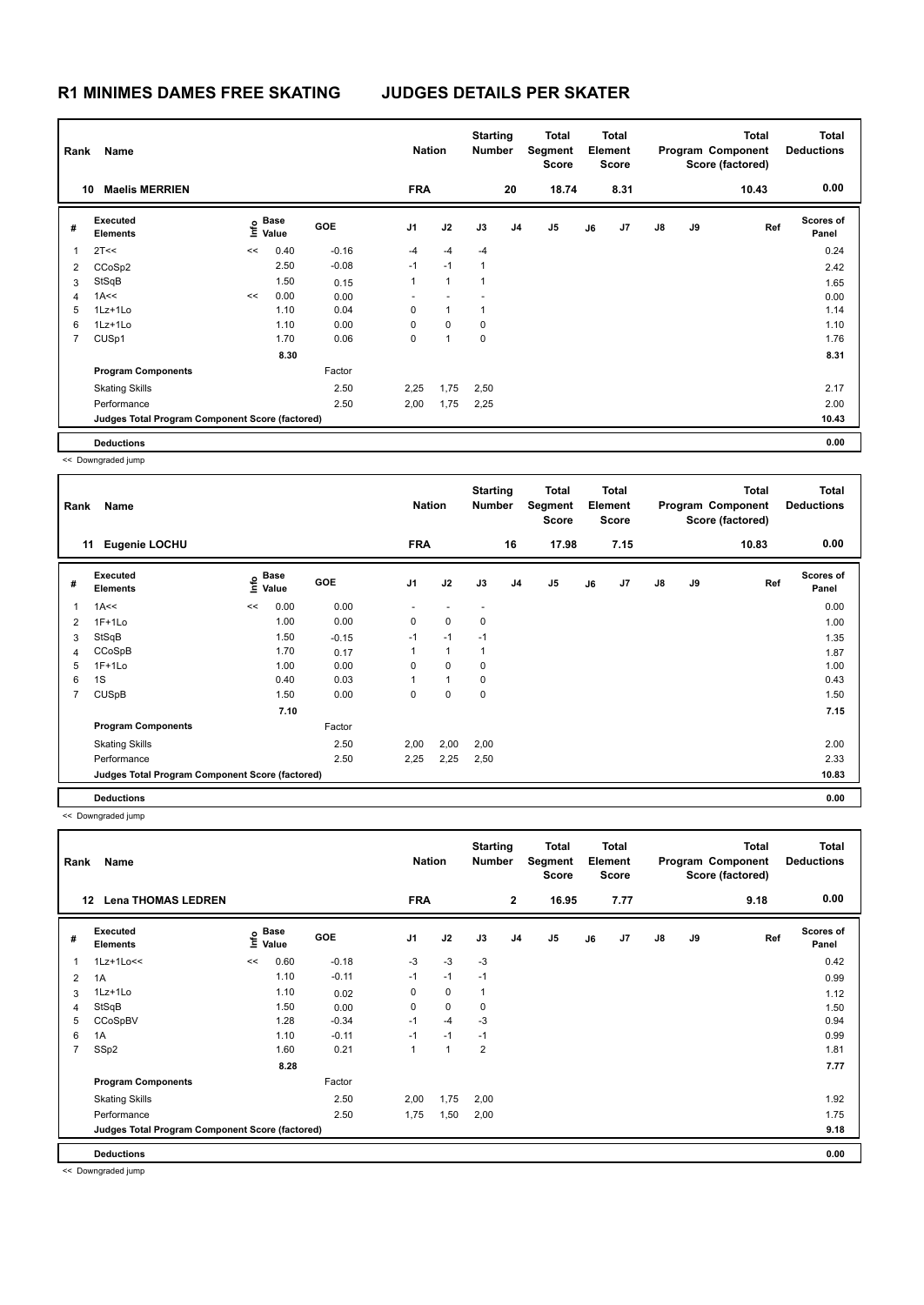| Rank           | Name<br><b>Georgie MARIN</b><br>13              |    |                   |            | <b>Nation</b>            |                          | <b>Starting</b><br><b>Number</b> |                | <b>Total</b><br>Segment<br>Score |    | Total<br>Element<br><b>Score</b> |               |    | <b>Total</b><br>Program Component<br>Score (factored) | <b>Total</b><br><b>Deductions</b> |
|----------------|-------------------------------------------------|----|-------------------|------------|--------------------------|--------------------------|----------------------------------|----------------|----------------------------------|----|----------------------------------|---------------|----|-------------------------------------------------------|-----------------------------------|
|                |                                                 |    |                   |            | <b>FRA</b>               |                          |                                  | 8              | 16.41                            |    | 7.23                             |               |    | 9.18                                                  | 0.00                              |
| #              | Executed<br><b>Elements</b>                     |    | e Base<br>⊆ Value | <b>GOE</b> | J <sub>1</sub>           | J2                       | J3                               | J <sub>4</sub> | J <sub>5</sub>                   | J6 | J7                               | $\mathsf{J}8$ | J9 | Ref                                                   | <b>Scores of</b><br>Panel         |
| 1              | CCoSp1                                          |    | 2.00              | 0.27       | 1                        | $\overline{2}$           | $\mathbf{1}$                     |                |                                  |    |                                  |               |    |                                                       | 2.27                              |
| 2              | $1F+1Lo$                                        |    | 1.00              | 0.00       | 0                        | $\mathbf 0$              | 0                                |                |                                  |    |                                  |               |    |                                                       | 1.00                              |
| 3              | 1A<<                                            | << | 0.00              | 0.00       | $\overline{\phantom{0}}$ | $\overline{\phantom{a}}$ | $\overline{\phantom{a}}$         |                |                                  |    |                                  |               |    |                                                       | 0.00                              |
| 4              | 1Lz                                             |    | 0.60              | $-0.04$    | 0                        | $\mathbf 0$              | $-2$                             |                |                                  |    |                                  |               |    |                                                       | 0.56                              |
| 5              | StSqB                                           |    | 1.50              | 0.00       | 0                        | $\mathbf 0$              | 0                                |                |                                  |    |                                  |               |    |                                                       | 1.50                              |
| 6              | 1F                                              |    | 0.50              | 0.10       | 2                        | $\overline{2}$           | $\overline{\mathbf{c}}$          |                |                                  |    |                                  |               |    |                                                       | 0.60                              |
| $\overline{7}$ | SSp1                                            |    | 1.30              | 0.00       | 0                        | $\pmb{0}$                | 0                                |                |                                  |    |                                  |               |    |                                                       | 1.30                              |
|                |                                                 |    | 6.90              |            |                          |                          |                                  |                |                                  |    |                                  |               |    |                                                       | 7.23                              |
|                | <b>Program Components</b>                       |    |                   | Factor     |                          |                          |                                  |                |                                  |    |                                  |               |    |                                                       |                                   |
|                | <b>Skating Skills</b>                           |    |                   | 2.50       | 1,75                     | 2,00                     | 2,00                             |                |                                  |    |                                  |               |    |                                                       | 1.92                              |
|                | Performance                                     |    |                   | 2.50       | 1,50                     | 1,50                     | 2,25                             |                |                                  |    |                                  |               |    |                                                       | 1.75                              |
|                | Judges Total Program Component Score (factored) |    |                   |            |                          |                          |                                  |                |                                  |    |                                  |               |    |                                                       | 9.18                              |
|                | <b>Deductions</b>                               |    |                   |            |                          |                          |                                  |                |                                  |    |                                  |               |    |                                                       | 0.00                              |

| Rank | Name                                            |      | <b>Nation</b> |            | <b>Starting</b><br><b>Number</b> |             | Total<br>Segment<br><b>Score</b> |                | Total<br>Element<br><b>Score</b> |    |      | <b>Total</b><br>Program Component<br>Score (factored) | <b>Total</b><br><b>Deductions</b> |       |                    |
|------|-------------------------------------------------|------|---------------|------------|----------------------------------|-------------|----------------------------------|----------------|----------------------------------|----|------|-------------------------------------------------------|-----------------------------------|-------|--------------------|
|      | 14 Capucine LAUBENHEIMER                        |      |               |            | <b>FRA</b>                       |             |                                  | 14             | 16.04                            |    | 6.61 |                                                       |                                   | 10.43 | 1.00               |
| #    | Executed<br><b>Elements</b>                     | Info | Base<br>Value | <b>GOE</b> | J <sub>1</sub>                   | J2          | J3                               | J <sub>4</sub> | J <sub>5</sub>                   | J6 | J7   | $\mathsf{J}8$                                         | J9                                | Ref   | Scores of<br>Panel |
|      | 1A+1Lo<<                                        | <<   | 1.10          | $-0.44$    | $-4$                             | $-4$        | $-4$                             |                |                                  |    |      |                                                       |                                   |       | 0.66               |
| 2    | 1A                                              |      | 1.10          | $-0.40$    | -3                               | $-4$        | $-4$                             |                |                                  |    |      |                                                       |                                   |       | 0.70               |
| 3    | CCoSp1                                          |      | 2.00          | $-1.00$    | $-5$                             | $-5$        | $-5$                             |                |                                  |    |      |                                                       |                                   |       | 1.00               |
| 4    | 2T<<                                            | <<   | 0.40          | $-0.20$    | -5                               | $-5$        | $-5$                             |                |                                  |    |      |                                                       |                                   |       | 0.20               |
| 5    | 1Lz+1Lo                                         |      | 1.10          | 0.00       | 0                                | $\mathbf 0$ | 0                                |                |                                  |    |      |                                                       |                                   |       | 1.10               |
| 6    | StSqB                                           |      | 1.50          | 0.00       | 0                                | $\mathbf 0$ | 0                                |                |                                  |    |      |                                                       |                                   |       | 1.50               |
| 7    | CSp1                                            |      | 1.40          | 0.05       | 0                                | 0           | -1                               |                |                                  |    |      |                                                       |                                   |       | 1.45               |
|      |                                                 |      | 8.60          |            |                                  |             |                                  |                |                                  |    |      |                                                       |                                   |       | 6.61               |
|      | <b>Program Components</b>                       |      |               | Factor     |                                  |             |                                  |                |                                  |    |      |                                                       |                                   |       |                    |
|      | <b>Skating Skills</b>                           |      |               | 2.50       | 2,25                             | 2,25        | 2,00                             |                |                                  |    |      |                                                       |                                   |       | 2.17               |
|      | Performance                                     |      |               | 2.50       | 2,00                             | 2,00        | 2,00                             |                |                                  |    |      |                                                       |                                   |       | 2.00               |
|      | Judges Total Program Component Score (factored) |      |               |            |                                  |             |                                  |                |                                  |    |      |                                                       |                                   |       | 10.43              |
|      | <b>Deductions</b>                               |      | Falls:        | $-1.00$    |                                  |             |                                  |                |                                  |    |      |                                                       |                                   |       | $-1.00$            |

<< Downgraded jump

| Rank           | Name                                            |    |                   |            | <b>Nation</b>  |                          | <b>Starting</b><br><b>Number</b> |                | <b>Total</b><br>Segment<br><b>Score</b> |    | <b>Total</b><br>Element<br><b>Score</b> |               |    | <b>Total</b><br>Program Component<br>Score (factored) | <b>Total</b><br><b>Deductions</b> |
|----------------|-------------------------------------------------|----|-------------------|------------|----------------|--------------------------|----------------------------------|----------------|-----------------------------------------|----|-----------------------------------------|---------------|----|-------------------------------------------------------|-----------------------------------|
|                | <b>Lylou FEIPELER</b><br>15                     |    |                   |            | <b>FRA</b>     |                          |                                  | 13             | 15.99                                   |    | 6.41                                    |               |    | 9.58                                                  | 0.00                              |
| #              | Executed<br><b>Elements</b>                     |    | e Base<br>⊑ Value | <b>GOE</b> | J <sub>1</sub> | J2                       | J3                               | J <sub>4</sub> | J <sub>5</sub>                          | J6 | J7                                      | $\mathsf{J}8$ | J9 | Ref                                                   | <b>Scores of</b><br>Panel         |
| $\mathbf{1}$   | CCoSpBV                                         |    | 1.28              | $-0.30$    | $-3$           | $-3$                     | $-1$                             |                |                                         |    |                                         |               |    |                                                       | 0.98                              |
| 2              | $1F+1Lo$                                        |    | 1.00              | 0.03       |                | $\mathbf{1}$             | 0                                |                |                                         |    |                                         |               |    |                                                       | 1.03                              |
| 3              | 1Lz+1Lo                                         |    | 1.10              | 0.00       | 0              | $\mathbf 0$              | 0                                |                |                                         |    |                                         |               |    |                                                       | 1.10                              |
| $\overline{4}$ | 1A<<                                            | << | 0.00              | 0.00       | $\sim$         | $\overline{\phantom{a}}$ | $\overline{\phantom{a}}$         |                |                                         |    |                                         |               |    |                                                       | 0.00                              |
| 5              | StSqB                                           |    | 1.50              | $-0.10$    | $-1$           | $-1$                     | 0                                |                |                                         |    |                                         |               |    |                                                       | 1.40                              |
| 6              | <b>CUSpB</b>                                    |    | 1.50              | $-0.20$    | $-1$           | $-2$                     | $-1$                             |                |                                         |    |                                         |               |    |                                                       | 1.30                              |
| $\overline{7}$ | 1Lz                                             |    | 0.60              | 0.00       | 0              | $\pmb{0}$                | $\pmb{0}$                        |                |                                         |    |                                         |               |    |                                                       | 0.60                              |
|                |                                                 |    | 6.98              |            |                |                          |                                  |                |                                         |    |                                         |               |    |                                                       | 6.41                              |
|                | <b>Program Components</b>                       |    |                   | Factor     |                |                          |                                  |                |                                         |    |                                         |               |    |                                                       |                                   |
|                | <b>Skating Skills</b>                           |    |                   | 2.50       | 1,75           | 1,50                     | 2,00                             |                |                                         |    |                                         |               |    |                                                       | 1.75                              |
|                | Performance                                     |    |                   | 2.50       | 1,75           | 2,25                     | 2,25                             |                |                                         |    |                                         |               |    |                                                       | 2.08                              |
|                | Judges Total Program Component Score (factored) |    |                   |            |                |                          |                                  |                |                                         |    |                                         |               |    |                                                       | 9.58                              |
|                | <b>Deductions</b>                               |    |                   |            |                |                          |                                  |                |                                         |    |                                         |               |    |                                                       | 0.00                              |

<< Downgraded jump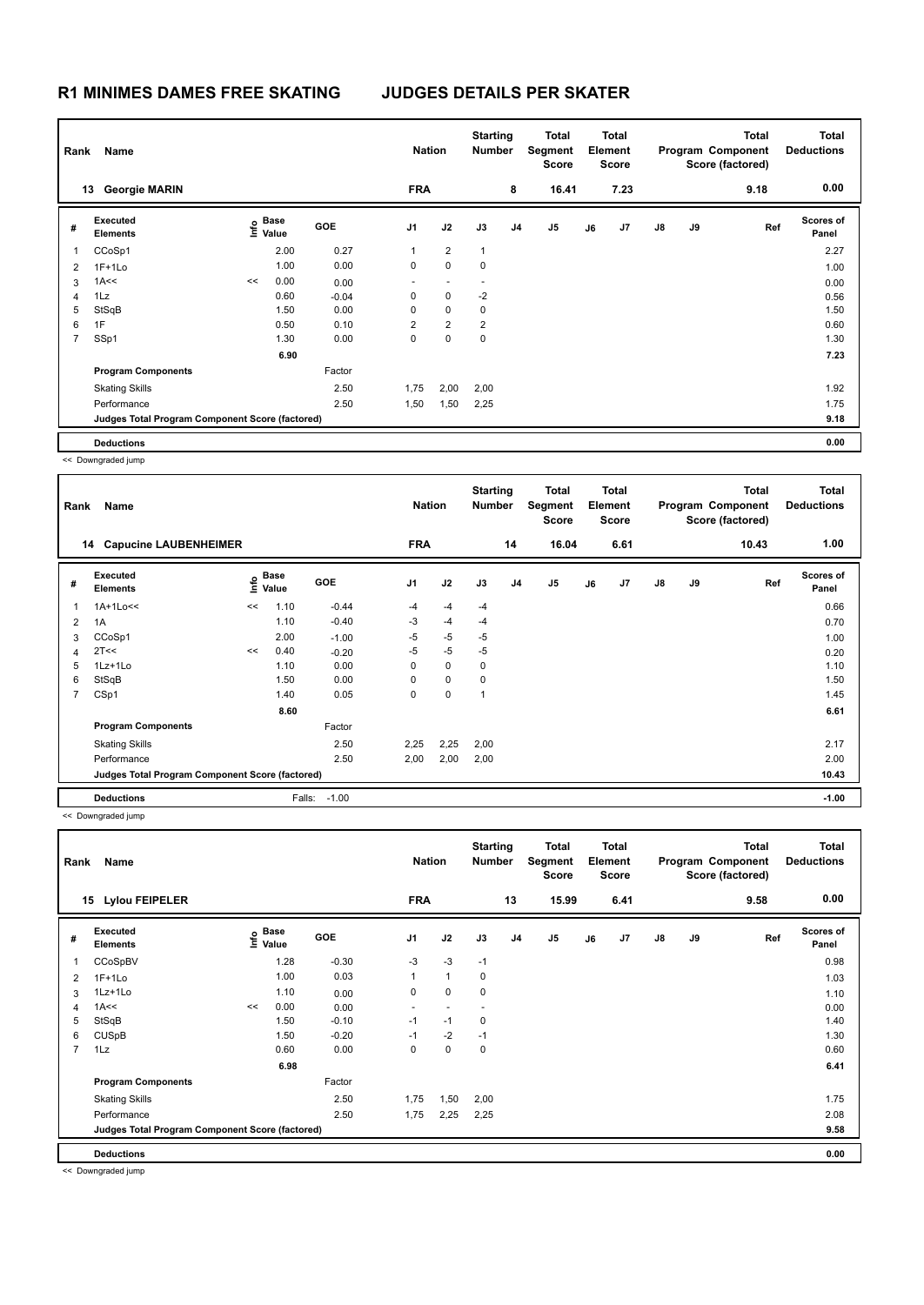| Name<br>Rank   |                                                 |    |                           |            | <b>Nation</b>  |             | <b>Starting</b><br><b>Number</b> |                | Total<br>Segment<br><b>Score</b> |    | <b>Total</b><br>Element<br><b>Score</b> |    |    | <b>Total</b><br>Program Component<br>Score (factored) | <b>Total</b><br><b>Deductions</b> |
|----------------|-------------------------------------------------|----|---------------------------|------------|----------------|-------------|----------------------------------|----------------|----------------------------------|----|-----------------------------------------|----|----|-------------------------------------------------------|-----------------------------------|
|                | <b>Kessy PERROT</b><br>16                       |    |                           |            | <b>FRA</b>     |             |                                  | 15             | 14.41                            |    | 5.85                                    |    |    | 8.56                                                  | 0.00                              |
| #              | Executed<br><b>Elements</b>                     |    | Base<br>e Base<br>⊆ Value | <b>GOE</b> | J <sub>1</sub> | J2          | J3                               | J <sub>4</sub> | J <sub>5</sub>                   | J6 | J7                                      | J8 | J9 | Ref                                                   | Scores of<br>Panel                |
|                | <b>CUSpB</b>                                    |    | 1.50                      | $-0.45$    | $-3$           | $-3$        | $-3$                             |                |                                  |    |                                         |    |    |                                                       | 1.05                              |
| 2              | 1Lze+1Lo                                        | e  | 0.95                      | $-0.15$    | $-3$           | $-3$        | $-3$                             |                |                                  |    |                                         |    |    |                                                       | 0.80                              |
| 3              | $1F+1Lo$                                        |    | 1.00                      | 0.03       | 1              | $\mathbf 0$ | $\overline{1}$                   |                |                                  |    |                                         |    |    |                                                       | 1.03                              |
| 4              | 1Lze                                            | e  | 0.45                      | $-0.14$    | $-3$           | $-3$        | $-3$                             |                |                                  |    |                                         |    |    |                                                       | 0.31                              |
| 5              | CCoSpB                                          |    | 1.70                      | $-0.34$    | $-2$           | $-3$        | $-1$                             |                |                                  |    |                                         |    |    |                                                       | 1.36                              |
| 6              | StSqB                                           |    | 1.50                      | $-0.20$    | $-1$           | $\mathbf 0$ | -3                               |                |                                  |    |                                         |    |    |                                                       | 1.30                              |
| $\overline{7}$ | 1A<<                                            | << | 0.00                      | 0.00       |                |             |                                  |                |                                  |    |                                         |    |    |                                                       | 0.00                              |
|                |                                                 |    | 7.10                      |            |                |             |                                  |                |                                  |    |                                         |    |    |                                                       | 5.85                              |
|                | <b>Program Components</b>                       |    |                           | Factor     |                |             |                                  |                |                                  |    |                                         |    |    |                                                       |                                   |
|                | <b>Skating Skills</b>                           |    |                           | 2.50       | 1,75           | 1,50        | 2,00                             |                |                                  |    |                                         |    |    |                                                       | 1.75                              |
|                | Performance                                     |    |                           | 2.50       | 1,50           | 1,75        | 1,75                             |                |                                  |    |                                         |    |    |                                                       | 1.67                              |
|                | Judges Total Program Component Score (factored) |    |                           |            |                |             |                                  |                |                                  |    |                                         |    |    |                                                       | 8.56                              |
|                | <b>Deductions</b>                               |    |                           |            |                |             |                                  |                |                                  |    |                                         |    |    |                                                       | 0.00                              |

<< Downgraded jump e Wrong edge

|                                                        | SS Downgraded Jump & Wrong eage                 |    |                   |                   |                             |              |                                  |                |                                                  |    |                                                 |               |    |                                                               |                                           |
|--------------------------------------------------------|-------------------------------------------------|----|-------------------|-------------------|-----------------------------|--------------|----------------------------------|----------------|--------------------------------------------------|----|-------------------------------------------------|---------------|----|---------------------------------------------------------------|-------------------------------------------|
| Name<br>Rank<br><b>Juliette VALANTIN-DUROZOI</b><br>17 |                                                 |    |                   |                   | <b>Nation</b><br><b>FRA</b> |              | <b>Starting</b><br><b>Number</b> | 4              | <b>Total</b><br>Segment<br><b>Score</b><br>14.08 |    | <b>Total</b><br>Element<br><b>Score</b><br>6.45 |               |    | <b>Total</b><br>Program Component<br>Score (factored)<br>8.13 | <b>Total</b><br><b>Deductions</b><br>0.50 |
| #                                                      | <b>Executed</b><br><b>Elements</b>              |    | e Base<br>⊑ Value | GOE               | J <sub>1</sub>              | J2           | J3                               | J <sub>4</sub> | J5                                               | J6 | J7                                              | $\mathsf{J}8$ | J9 | Ref                                                           | <b>Scores of</b><br>Panel                 |
| 1                                                      | $1F+1Lo$                                        |    | 1.00              | 0.00              | 0                           | $\mathbf 0$  | $\pmb{0}$                        |                |                                                  |    |                                                 |               |    |                                                               | 1.00                                      |
| 2                                                      | SSp1                                            |    | 1.30              | 0.13              | $\mathbf{1}$                | $\mathbf{1}$ | $\mathbf{1}$                     |                |                                                  |    |                                                 |               |    |                                                               | 1.43                                      |
| 3                                                      | 1Lze                                            | e  | 0.45              | $-0.14$           | -3                          | $-3$         | $-3$                             |                |                                                  |    |                                                 |               |    |                                                               | 0.31                                      |
| 4                                                      | StSqB                                           |    | 1.50              | $-0.05$           | $-1$                        | $\mathbf 0$  | $\pmb{0}$                        |                |                                                  |    |                                                 |               |    |                                                               | 1.45                                      |
| 5                                                      | 1F                                              |    | 0.50              | 0.00              | 0                           | $\mathbf 0$  | $\mathbf 0$                      |                |                                                  |    |                                                 |               |    |                                                               | 0.50                                      |
| 6                                                      | 1A<<                                            | << | 0.00              | 0.00              |                             | $\sim$       |                                  |                |                                                  |    |                                                 |               |    |                                                               | 0.00                                      |
| $\overline{7}$                                         | CCoSpB                                          |    | 1.70              | 0.06              | 0                           | $\mathbf 0$  | $\mathbf{1}$                     |                |                                                  |    |                                                 |               |    |                                                               | 1.76                                      |
|                                                        |                                                 |    | 6.45              |                   |                             |              |                                  |                |                                                  |    |                                                 |               |    |                                                               | 6.45                                      |
|                                                        | <b>Program Components</b>                       |    |                   | Factor            |                             |              |                                  |                |                                                  |    |                                                 |               |    |                                                               |                                           |
|                                                        | <b>Skating Skills</b>                           |    |                   | 2.50              | 1,75                        | 1,50         | 2,00                             |                |                                                  |    |                                                 |               |    |                                                               | 1.75                                      |
|                                                        | Performance                                     |    |                   | 2.50              | 1,25                        | 1,50         | 1,75                             |                |                                                  |    |                                                 |               |    |                                                               | 1.50                                      |
|                                                        | Judges Total Program Component Score (factored) |    |                   |                   |                             |              |                                  |                |                                                  |    |                                                 |               |    |                                                               | 8.13                                      |
|                                                        | <b>Deductions</b>                               |    |                   | $-0.50$<br>Falls: |                             |              |                                  |                |                                                  |    |                                                 |               |    |                                                               | $-0.50$                                   |
|                                                        | << Downgraded jump e Wrong edge                 |    |                   |                   |                             |              |                                  |                |                                                  |    |                                                 |               |    |                                                               |                                           |

| Rank           | Name                                            |         |                   |         | <b>Nation</b>  | <b>Starting</b><br><b>Number</b> |      | Total<br>Segment<br><b>Score</b> |                | <b>Total</b><br>Element<br><b>Score</b> |      |               | <b>Total</b><br>Program Component<br>Score (factored) | <b>Total</b><br><b>Deductions</b> |                    |
|----------------|-------------------------------------------------|---------|-------------------|---------|----------------|----------------------------------|------|----------------------------------|----------------|-----------------------------------------|------|---------------|-------------------------------------------------------|-----------------------------------|--------------------|
| 18             | <b>Camille BELAN</b>                            |         |                   |         | <b>FRA</b>     |                                  |      | 17                               | 14.00          |                                         | 6.50 |               |                                                       | 7.50                              | 0.00               |
| #              | Executed<br><b>Elements</b>                     |         | e Base<br>⊆ Value | GOE     | J <sub>1</sub> | J2                               | J3   | J <sub>4</sub>                   | J <sub>5</sub> | J6                                      | J7   | $\mathsf{J}8$ | J9                                                    | Ref                               | Scores of<br>Panel |
| 1              | CCoSp1                                          |         | 2.00              | $-0.33$ | $-1$           | $-2$                             | $-2$ |                                  |                |                                         |      |               |                                                       |                                   | 1.67               |
| 2              | 1A<<                                            | <<      | 0.00              | 0.00    |                |                                  |      |                                  |                |                                         |      |               |                                                       |                                   | 0.00               |
| 3              | $1F+1Lo$                                        |         | 1.00              | $-0.02$ | $-1$           | $\mathbf 0$                      | 0    |                                  |                |                                         |      |               |                                                       |                                   | 0.98               |
| 4              | StSqB                                           |         | 1.50              | $-0.15$ | $-1$           | $-1$                             | $-1$ |                                  |                |                                         |      |               |                                                       |                                   | 1.35               |
| 5              | $1F+1Lo$                                        |         | 1.00              | 0.00    | 0              | $\mathbf 0$                      | 0    |                                  |                |                                         |      |               |                                                       |                                   | 1.00               |
| 6              | $1*$                                            | $\star$ | 0.00              | 0.00    |                | $\overline{\phantom{a}}$         |      |                                  |                |                                         |      |               |                                                       |                                   | 0.00               |
| $\overline{7}$ | <b>CUSpB</b>                                    |         | 1.50              | 0.00    | 0              | $\mathbf 0$                      | 0    |                                  |                |                                         |      |               |                                                       |                                   | 1.50               |
|                |                                                 |         | 7.00              |         |                |                                  |      |                                  |                |                                         |      |               |                                                       |                                   | 6.50               |
|                | <b>Program Components</b>                       |         |                   | Factor  |                |                                  |      |                                  |                |                                         |      |               |                                                       |                                   |                    |
|                | <b>Skating Skills</b>                           |         |                   | 2.50    | 1,50           | 1,50                             | 1,75 |                                  |                |                                         |      |               |                                                       |                                   | 1.58               |
|                | Performance                                     |         |                   | 2.50    | 1,25           | 1,50                             | 1,50 |                                  |                |                                         |      |               |                                                       |                                   | 1.42               |
|                | Judges Total Program Component Score (factored) |         |                   |         |                |                                  |      |                                  |                |                                         |      |               |                                                       |                                   | 7.50               |
|                | <b>Deductions</b>                               |         |                   |         |                |                                  |      |                                  |                |                                         |      |               |                                                       |                                   | 0.00               |

<< Downgraded jump \* Invalid element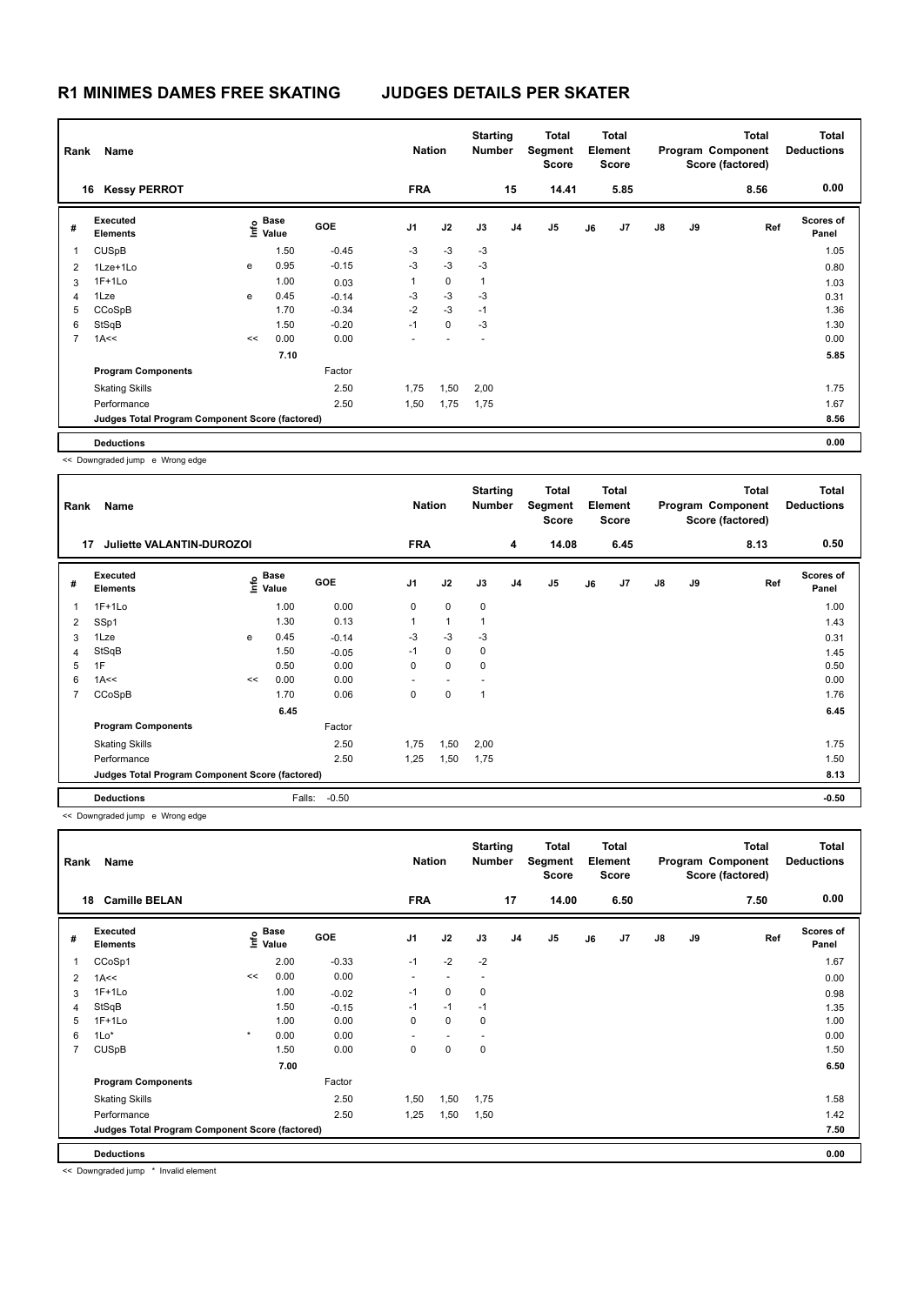| Name<br>Rank   |                                                 |    |                   | <b>Nation</b> |                          | <b>Starting</b><br><b>Number</b> |                          | <b>Total</b><br>Segment<br><b>Score</b> |                | <b>Total</b><br>Element<br><b>Score</b> |      |               | <b>Total</b><br>Program Component<br>Score (factored) | <b>Total</b><br><b>Deductions</b> |                    |
|----------------|-------------------------------------------------|----|-------------------|---------------|--------------------------|----------------------------------|--------------------------|-----------------------------------------|----------------|-----------------------------------------|------|---------------|-------------------------------------------------------|-----------------------------------|--------------------|
| 19             | <b>Jeanne LEPECULIER</b>                        |    |                   |               | <b>FRA</b>               |                                  |                          | 9                                       | 13.57          |                                         | 5.44 |               |                                                       | 8.13                              | 0.00               |
| #              | Executed<br><b>Elements</b>                     |    | e Base<br>⊑ Value | <b>GOE</b>    | J <sub>1</sub>           | J2                               | J3                       | J <sub>4</sub>                          | J <sub>5</sub> | J6                                      | J7   | $\mathsf{J}8$ | J9                                                    | Ref                               | Scores of<br>Panel |
|                | 1F                                              |    | 0.50              | 0.02          | 0                        | $\mathbf{1}$                     | 0                        |                                         |                |                                         |      |               |                                                       |                                   | 0.52               |
| $\overline{2}$ | 1Lz+1Lo                                         |    | 1.10              | 0.00          | 0                        | $\mathbf 0$                      | 0                        |                                         |                |                                         |      |               |                                                       |                                   | 1.10               |
| 3              | SSp                                             |    | 0.00              | 0.00          | $\overline{\phantom{a}}$ | $\overline{\phantom{a}}$         | $\overline{\phantom{a}}$ |                                         |                |                                         |      |               |                                                       |                                   | 0.00               |
| 4              | StSqB                                           |    | 1.50              | $-0.10$       | $-1$                     | $-1$                             | 0                        |                                         |                |                                         |      |               |                                                       |                                   | 1.40               |
| 5              | 1A<<                                            | << | 0.00              | 0.00          | $\overline{\phantom{0}}$ |                                  |                          |                                         |                |                                         |      |               |                                                       |                                   | 0.00               |
| 6              | $1F+1Lo$                                        |    | 1.00              | 0.00          | 0                        | 0                                | 0                        |                                         |                |                                         |      |               |                                                       |                                   | 1.00               |
| $\overline{7}$ | CCoSpB                                          |    | 1.70              | $-0.28$       | $-1$                     | $-2$                             | $-2$                     |                                         |                |                                         |      |               |                                                       |                                   | 1.42               |
|                |                                                 |    | 5.80              |               |                          |                                  |                          |                                         |                |                                         |      |               |                                                       |                                   | 5.44               |
|                | <b>Program Components</b>                       |    |                   | Factor        |                          |                                  |                          |                                         |                |                                         |      |               |                                                       |                                   |                    |
|                | <b>Skating Skills</b>                           |    |                   | 2.50          | 1,75                     | 1,75                             | 1,75                     |                                         |                |                                         |      |               |                                                       |                                   | 1.75               |
|                | Performance                                     |    |                   | 2.50          | 1,25                     | 1,50                             | 1,75                     |                                         |                |                                         |      |               |                                                       |                                   | 1.50               |
|                | Judges Total Program Component Score (factored) |    |                   |               |                          |                                  |                          |                                         |                |                                         |      |               |                                                       |                                   | 8.13               |
|                | <b>Deductions</b>                               |    |                   |               |                          |                                  |                          |                                         |                |                                         |      |               |                                                       |                                   | 0.00               |

| Rank           | Name                                            |    |                           |            | <b>Nation</b>  |                          |                          | <b>Starting</b><br><b>Number</b> | Total<br>Segment<br><b>Score</b> |    | <b>Total</b><br>Element<br><b>Score</b> |               |    | <b>Total</b><br>Program Component<br>Score (factored) | Total<br><b>Deductions</b> |
|----------------|-------------------------------------------------|----|---------------------------|------------|----------------|--------------------------|--------------------------|----------------------------------|----------------------------------|----|-----------------------------------------|---------------|----|-------------------------------------------------------|----------------------------|
|                | <b>Chloe COLLARDEY</b><br>20                    |    |                           |            | <b>FRA</b>     |                          |                          | 19                               | 11.75                            |    | 4.05                                    |               |    | 7.70                                                  | 0.00                       |
| #              | Executed<br><b>Elements</b>                     |    | Base<br>e Base<br>⊆ Value | <b>GOE</b> | J <sub>1</sub> | J2                       | J3                       | J <sub>4</sub>                   | J <sub>5</sub>                   | J6 | J7                                      | $\mathsf{J}8$ | J9 | Ref                                                   | <b>Scores of</b><br>Panel  |
| 1              | 1A<<                                            | << | 0.00                      | 0.00       |                |                          |                          |                                  |                                  |    |                                         |               |    |                                                       | 0.00                       |
| 2              | $1F+1Lo$                                        |    | 1.00                      | 0.00       | 0              | $\mathbf 0$              | 0                        |                                  |                                  |    |                                         |               |    |                                                       | 1.00                       |
| 3              | SSp                                             |    | 0.00                      | 0.00       | ٠              | $\overline{\phantom{a}}$ | $\overline{\phantom{a}}$ |                                  |                                  |    |                                         |               |    |                                                       | 0.00                       |
| 4              | 1Lo                                             |    | 0.50                      | 0.00       | 0              | 0                        | 0                        |                                  |                                  |    |                                         |               |    |                                                       | 0.50                       |
| 5              | StSqB                                           |    | 1.50                      | 0.15       | 1              | $\mathbf{1}$             | 1                        |                                  |                                  |    |                                         |               |    |                                                       | 1.65                       |
| 6              | $1F+1T$                                         |    | 0.90                      | 0.00       | 0              | 0                        | 0                        |                                  |                                  |    |                                         |               |    |                                                       | 0.90                       |
| $\overline{7}$ | CCoSp                                           |    | 0.00                      | 0.00       |                |                          |                          |                                  |                                  |    |                                         |               |    |                                                       | 0.00                       |
|                |                                                 |    | 3.90                      |            |                |                          |                          |                                  |                                  |    |                                         |               |    |                                                       | 4.05                       |
|                | <b>Program Components</b>                       |    |                           | Factor     |                |                          |                          |                                  |                                  |    |                                         |               |    |                                                       |                            |
|                | <b>Skating Skills</b>                           |    |                           | 2.50       | 1,50           | 1,50                     | 1,50                     |                                  |                                  |    |                                         |               |    |                                                       | 1.50                       |
|                | Performance                                     |    |                           | 2.50       | 1,50           | 1,75                     | 1,50                     |                                  |                                  |    |                                         |               |    |                                                       | 1.58                       |
|                | Judges Total Program Component Score (factored) |    |                           |            |                |                          |                          |                                  |                                  |    |                                         |               |    |                                                       | 7.70                       |
|                | <b>Deductions</b>                               |    |                           |            |                |                          |                          |                                  |                                  |    |                                         |               |    |                                                       | 0.00                       |

<< Downgraded jump

| Rank        | Name                                            |    |                                  |         | <b>Nation</b>            |             | <b>Starting</b><br>Number | <b>Total</b><br>Segment<br><b>Score</b> |       | <b>Total</b><br>Element<br><b>Score</b> |      |               | <b>Total</b><br>Program Component<br>Score (factored) | Total<br><b>Deductions</b> |                    |
|-------------|-------------------------------------------------|----|----------------------------------|---------|--------------------------|-------------|---------------------------|-----------------------------------------|-------|-----------------------------------------|------|---------------|-------------------------------------------------------|----------------------------|--------------------|
| 21          | <b>Flavie MARCHET</b>                           |    |                                  |         | <b>FRA</b>               |             |                           | 18                                      | 10.03 |                                         | 3.37 |               |                                                       | 6.66                       | 0.00               |
| #           | Executed<br><b>Elements</b>                     |    | <b>Base</b><br>o Base<br>⊆ Value | GOE     | J <sub>1</sub>           | J2          | J3                        | J <sub>4</sub>                          | J5    | J6                                      | J7   | $\mathsf{J}8$ | J9                                                    | Ref                        | Scores of<br>Panel |
| $\mathbf 1$ | 1F+1Lo<<                                        | << | 0.50                             | $-0.25$ | $-5$                     | $-5$        | $-5$                      |                                         |       |                                         |      |               |                                                       |                            | 0.25               |
| 2           | $1Lz<<+1Lo$                                     | << | 0.50                             | $-0.25$ | $-5$                     | $-5$        | $-5$                      |                                         |       |                                         |      |               |                                                       |                            | 0.25               |
| 3           | SSpB                                            |    | 1.10                             | $-0.18$ | $-2$                     | $-2$        | $-1$                      |                                         |       |                                         |      |               |                                                       |                            | 0.92               |
| 4           | StSqB                                           |    | 1.50                             | $-0.05$ | 0                        | $\mathbf 0$ | $-1$                      |                                         |       |                                         |      |               |                                                       |                            | 1.45               |
| 5           | 1F                                              |    | 0.50                             | 0.00    | 0                        | $\mathbf 0$ | 0                         |                                         |       |                                         |      |               |                                                       |                            | 0.50               |
| 6           | CoSp                                            |    | 0.00                             | 0.00    | $\overline{\phantom{0}}$ |             |                           |                                         |       |                                         |      |               |                                                       |                            | 0.00               |
| 7           | 1A<<                                            | << | 0.00                             | 0.00    |                          |             |                           |                                         |       |                                         |      |               |                                                       |                            | 0.00               |
|             |                                                 |    | 4.10                             |         |                          |             |                           |                                         |       |                                         |      |               |                                                       |                            | 3.37               |
|             | <b>Program Components</b>                       |    |                                  | Factor  |                          |             |                           |                                         |       |                                         |      |               |                                                       |                            |                    |
|             | <b>Skating Skills</b>                           |    |                                  | 2.50    | 1,50                     | 1,25        | 1,25                      |                                         |       |                                         |      |               |                                                       |                            | 1.33               |
|             | Performance                                     |    |                                  | 2.50    | 1,25                     | 1,50        | 1,25                      |                                         |       |                                         |      |               |                                                       |                            | 1.33               |
|             | Judges Total Program Component Score (factored) |    |                                  |         |                          |             |                           |                                         |       |                                         |      |               |                                                       |                            | 6.66               |
|             | <b>Deductions</b>                               |    |                                  |         |                          |             |                           |                                         |       |                                         |      |               |                                                       |                            | 0.00               |

<< Downgraded jump